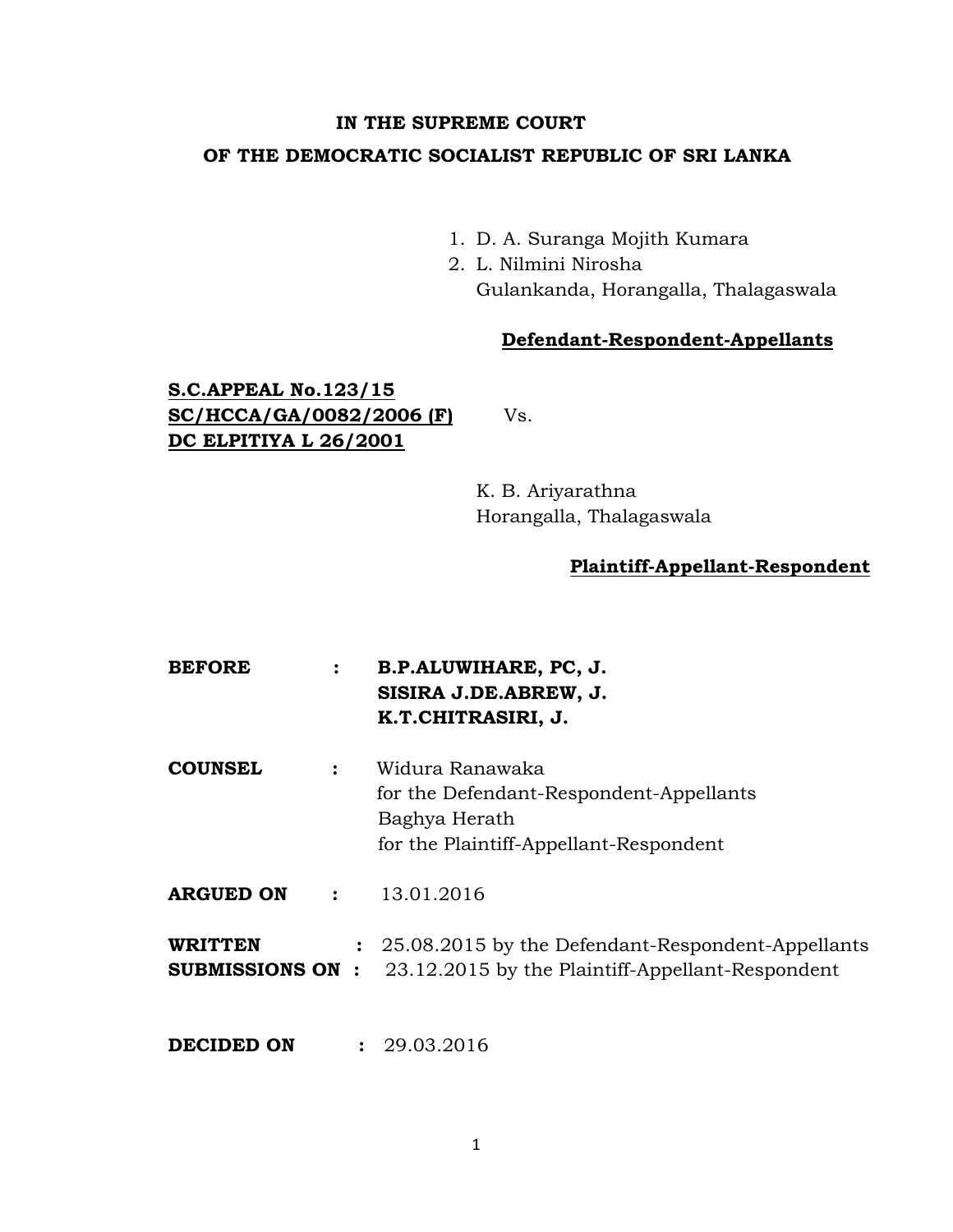#### **CHITRASIRI, J.**

Plaintiff-Appellant-Respondent (hereinafter referred to as the plaintiff) filed action bearing No.26/L in the District Court of Elpitiya seeking for a declaration that he is entitled to the land morefully described in the schedule to the plaint dated 7.9.2001. In that plaint, he also has sought to have the defendant-Respondent-Appellants (hereinafter referred to as the defendants) evicted from the said land. He has claimed damages as well from the defendants.

Plaintiff claimed title to the aforesaid land upon a decree entered in an earlier action filed in the District Court of Balapitiya which bears the No.503/L. He also has pleaded prescriptive title to the land in question. However, learned Counsel for the plaintiff submitted to this Court that the plaintiff is not relying on prescription though such a claim had been averred in the plaint. Claim on prescription has not been agitated in the Provincial Civil Appellate High Court either. Issue raised by the plaintiff on his prescriptive claim at the commencement of the trial in the original court had been answered in the negative. In the circumstances, the claim of the plaintiff, as it stands now is limited to the rights emanated from the decree dated 23.7.1990, entered in the case bearing No.503/L filed in the District Court of Balapitiya. (at page 185 in the appeal brief) It is on the strength of the aforesaid decree entered in the case 503/L that the plaintiff has sought to establish his title against the defendants in this case and not on any other ground.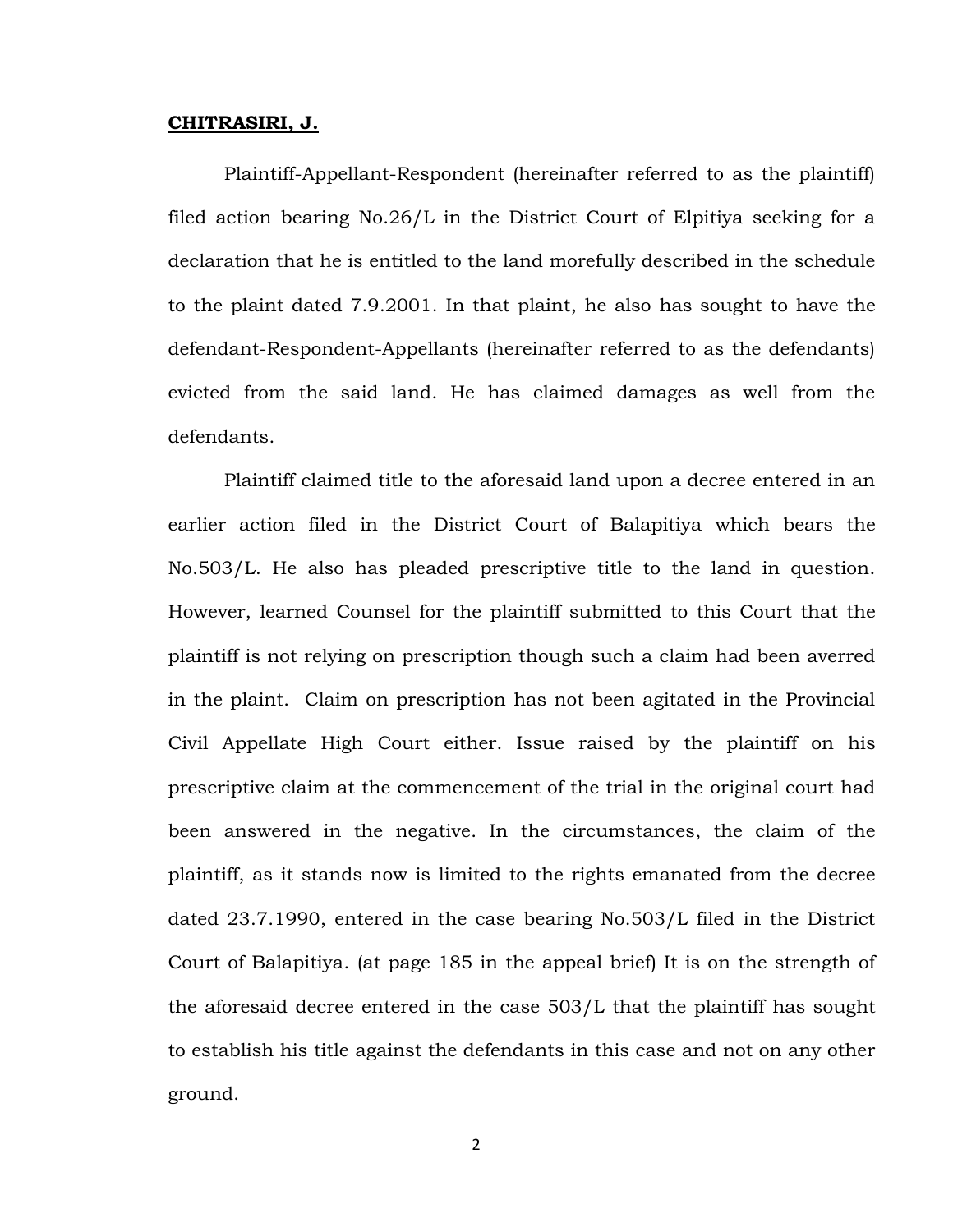The two defendants in their answer dated 01.09.2003, sought only to have the plaint dismissed. In that answer, they have stated that the  $2<sup>nd</sup>$ defendant was permitted to possess this land by her father, who had been in possession of the same since the year 1973 having built a house on it. However, it is important to reiterate that the defendants have prayed only to have the plaint dismissed without having claimed any right or title over the land in dispute despite the fact that they and their predecessors in title alleged to have been living on that land since the year 1973.

Learned District Judge having considered the evidence recorded before him, dismissed the plaint on the ground that the plaintiff cannot rely on the judgment delivered in the case 503/L since the defendants in this case were not made parties to the said case 503/L. However, learned High Court Judges in the Civil Appellate High Court decided the other way around. They have stated that the plaintiff is in a position to have title to the land referred to in the schedule to the plaint on the strength of the decree entered in the case 503/L despite the fact that the defendants were not parties to that earlier action bearing No.503/L.

In the circumstances, the only issue in this appeal is to ascertain whether the plaintiff could rely on a decree in a *rei vnidicatio* action which was in his favour to establish title to the same land in a subsequent case when the defendants in the subsequent case were not parties to that earlier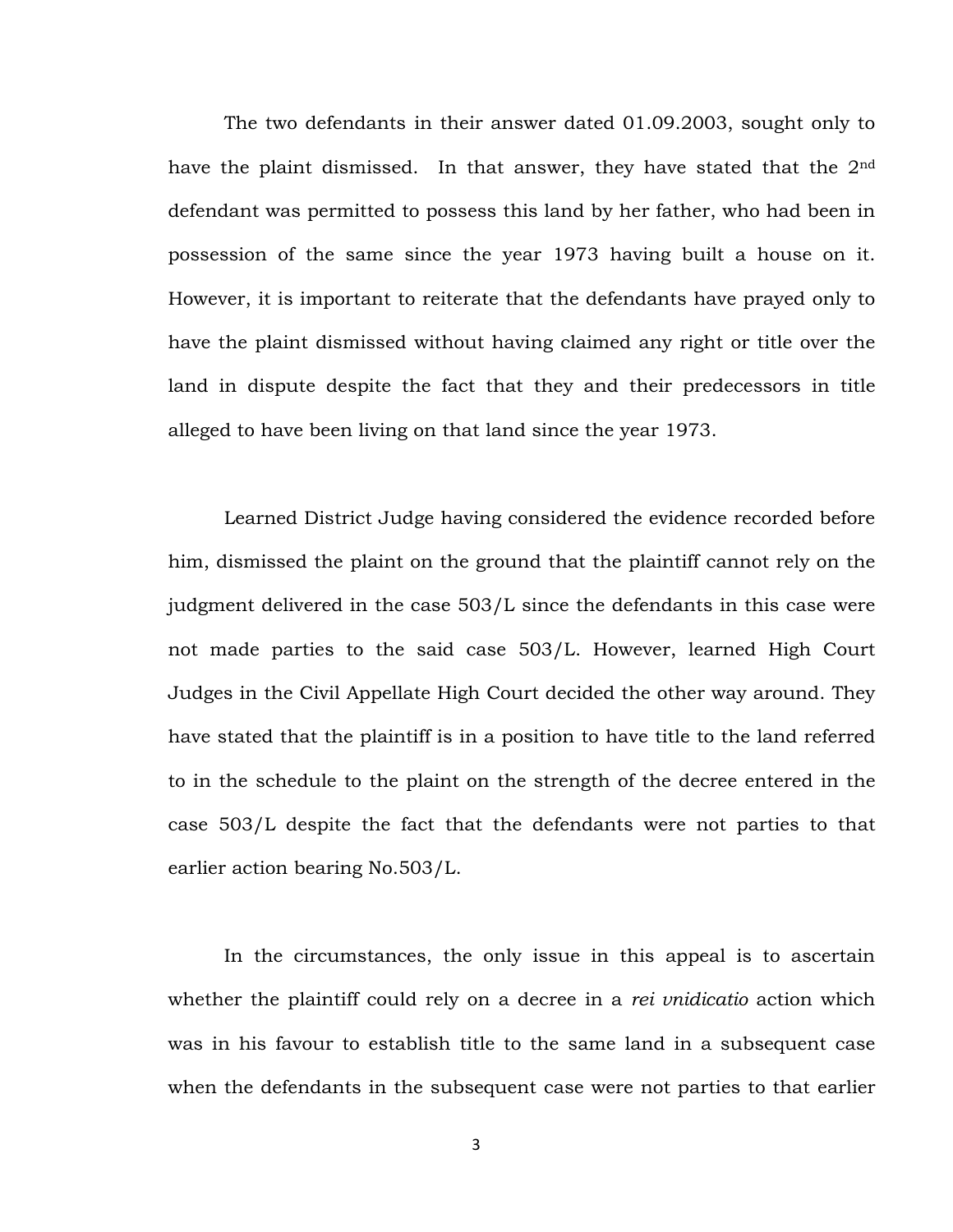action. This is the crux of the questions of law upon which the leave to proceed with this appeal was granted by this Court.

It is trite law that the burden of proving the case is on the plaintiff who claim title to a land in a *rei vindicatio action*. **[De Silva Vs. Goonatilake 32 NLR 217, Wanigaratne Vs. Juwanis Appuhamy 65 NLR 167, Luwis Singho and Others Vs. Ponnamperuma 1996 (2) SLR 320, Dharmadasa Vs. Jayasena 1997 (3) SLR 327]** Hence, I will now turn to consider whether the plaintiff in this case has discharged the said burden in this instance.

As mentioned above, the plaintiff relies on the decree entered in the case 503/L to establish title to the land in suit. Significantly, the defendants in this case were not made parties to the aforesaid action 503/L even though they or their predecessors had been in possession of the land in question since the year 1973. The plaintiff in his evidence has admitted that the said action 503/L was filed in the year 1980 without making the defendants as parties to the action though they were in possession of the land even by then. Such possession of the defendants to the land is clearly evident by the documents marked 1V1 and 1V2 filed in this case. (Vide at pages 175 and 176 in the appeal brief). No explanation is forthcoming as to why the defendants in this case were not joined as parties to the action 503/L despite the fact that they were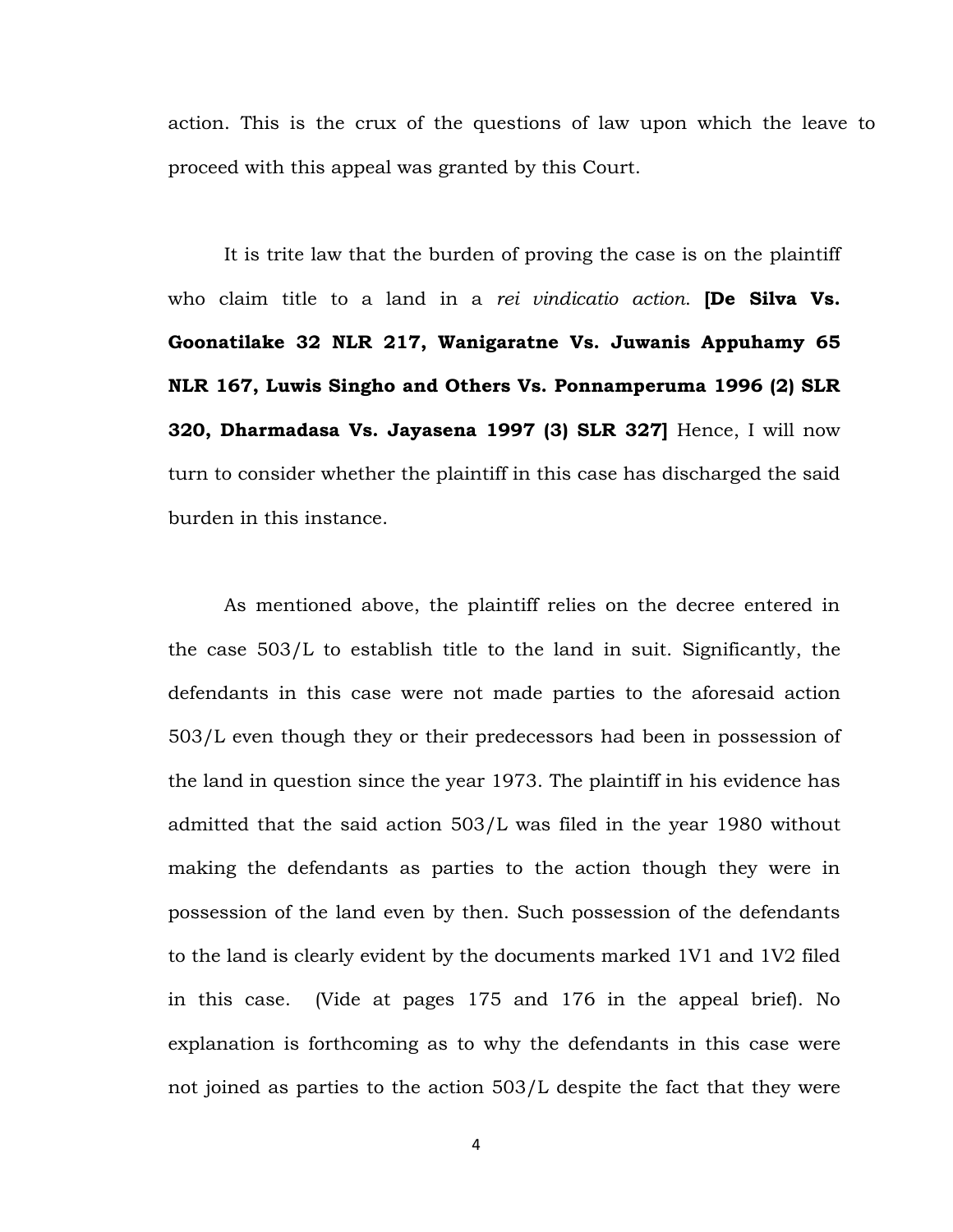in physical possession of the land in dispute long prior to the case 503/L was filed. On the other hand, the plaintiff has stated that he had never been in possession of this land. (Vide at pages 192 and 193 in the appeal brief).

It was alleged by the defendants that the earlier case 503/L was a collusive action in which the parties were two brothers and one of them had been the plaintiff. Judgment in that case was delivered on 20.01.1993. (Vide at page 185 in the appeal brief). It had been delivered without any issue been raised and therefore, the decree entered in that case was a consent decree. In terms of the decree entered in 503/l, the plaintiff in this case was declared entitled to Lot 88B in Plan No.1294A which is the subject matter in this case.

In that case, the Court has considered only the rights of the persons who were made parties to that action. Rights of the defendants in this case could not have been looked at in that action 503/L since they were not made parties in that action. Accordingly, their rights to the property had not been looked into, in that case. In other words, decision in 503/L had been made without giving an opportunity for the defendants in this case to present their case. Therefore, such a decision would certainly not bind the defendants in this case.

The decree entered in 503/L, it being a *decree in personam* would bind only the parties namely, B.Siripala and B.Ariyaratne in that action. Said Ariyaratne is the plaintiff in this case. Moreover, the plaintiff in this case has

5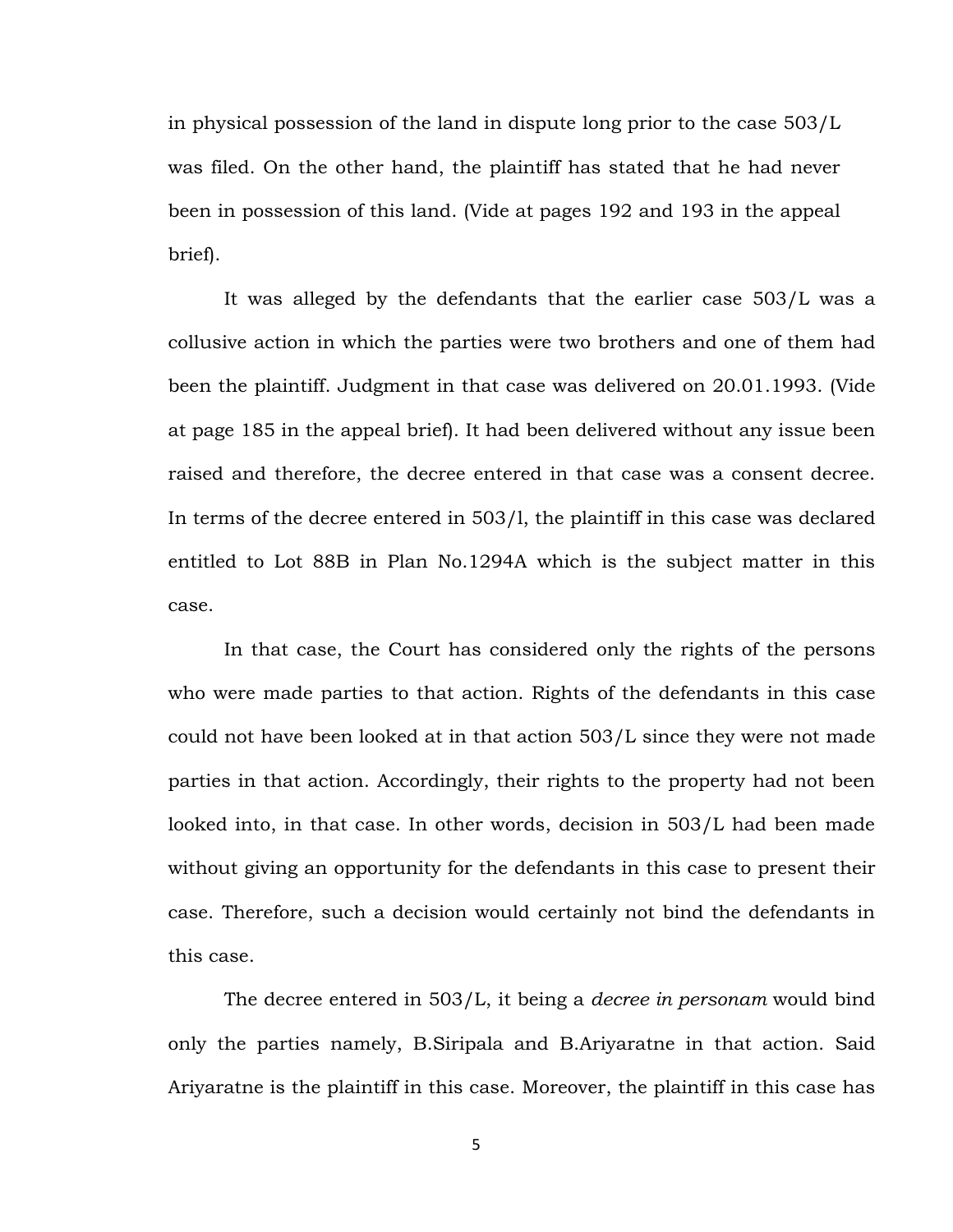admitted that he did not move court to have the decree executed in that earlier case. Had he made such an application to obtain possession of the land in suit pursuant to the decree been entered in that case, the defendant in this case or his predecessors in title could have objected to the writ being executed in that case since they were not parties to that earlier action and also because they were in possession of the land for a long period of time. Such circumstances lead to think that the plaintiff had an ulterior motive to have filed the action 503/L without the persons who were in possession being made parties to the same and also by obtaining a consent decree in that case.

Those circumstances show that the plaintiff in this case has obtained a consent decree in his favour without giving the defendants who had been in possession of the land in question, an opportunity to assert their rights to the land in dispute. Hence, it is abundantly clear that the decree in the case 503/L had been entered without making the persons who have interests in the land, as parties to the action. Those persons who claim interest to the land, at least by been in possession include the defendants in this case or their predecessors in title. Under those circumstances, it is incorrect to rely on the decree entered in 503/L and to decide this case in favour of the plaintiff even though the learned High Court Judges have decided so.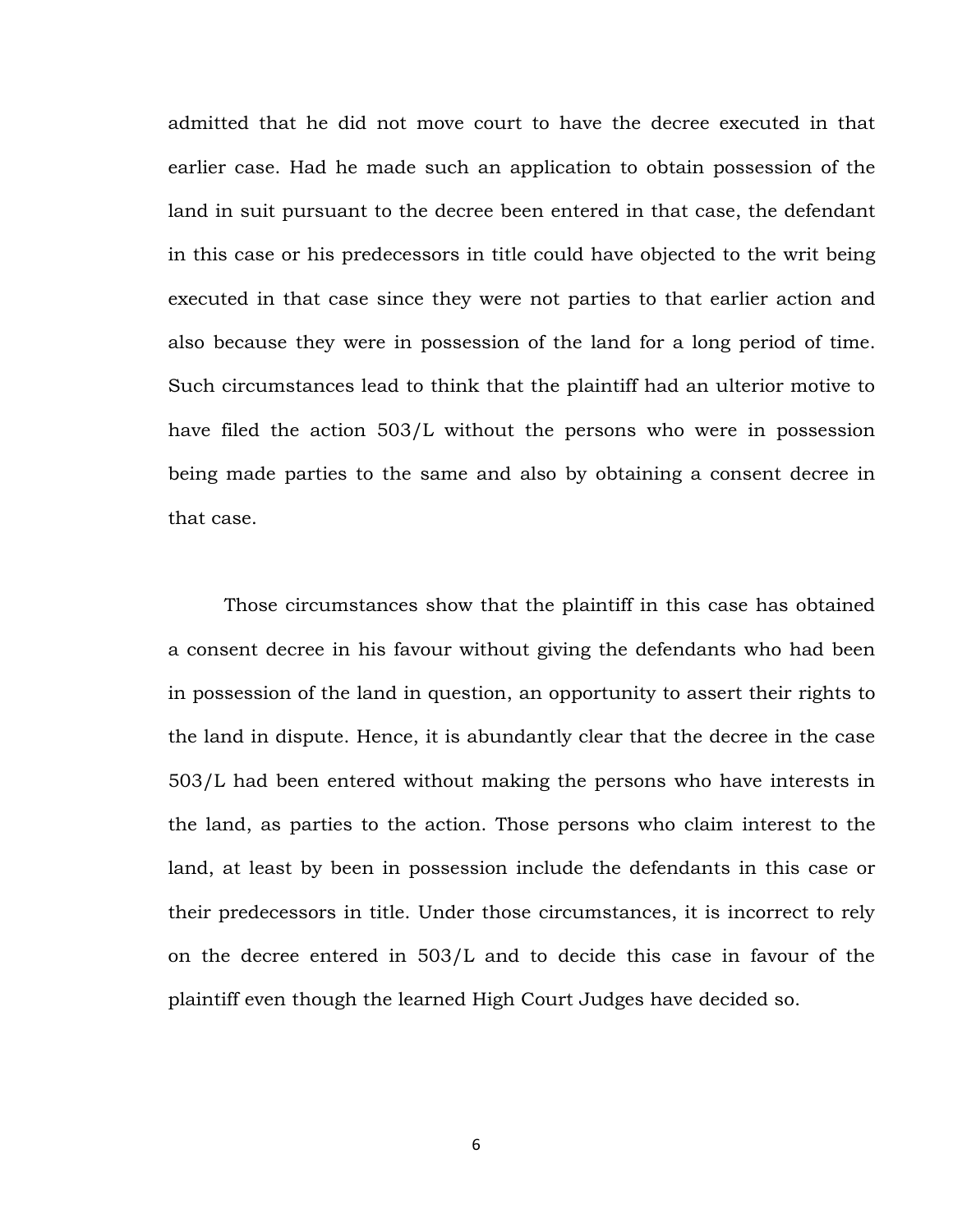I arrived at the findings referred to above on the basis that a decree in a case in which a declaration of title is sought, binds only the parties in that action. Such a proposition is not applicable when it comes to a *decree in rem*  which binds the whole world. Effects and the consequences of *actions in* rem and *actions in Personam* are quite different. *Action in rem* is a proceeding that determines the rights over a particular property that would become conclusive against the entire world, such as the decisions in courts exercising admiralty jurisdictions and the decisions in partition actions under the partition law of this country. Procedure stipulated in Partition Law contains provisions enabling the interested parties to come before courts and to join as parties to the action even though the plaintiff fails to make them as parties to it. Therefore, there is a rational to treat the decrees in partition cases as *decrees in rem*.

*Actions in personam* are a type of legal proceedings which can affect the personal rights and interests of the property claimed by the parties to the action. Such actions include an action for breach of contract, the commission of a tort or delict or the possession of property. Where an *action in personam* is successful, the judgment may be enforced only against the defendant's assets that include real and personal or moveable and immoveable properties. Therefore, a decree in a *re vindicatio* action is considered as a decree that would bind only the parties to the action. In the circumstances, it is clear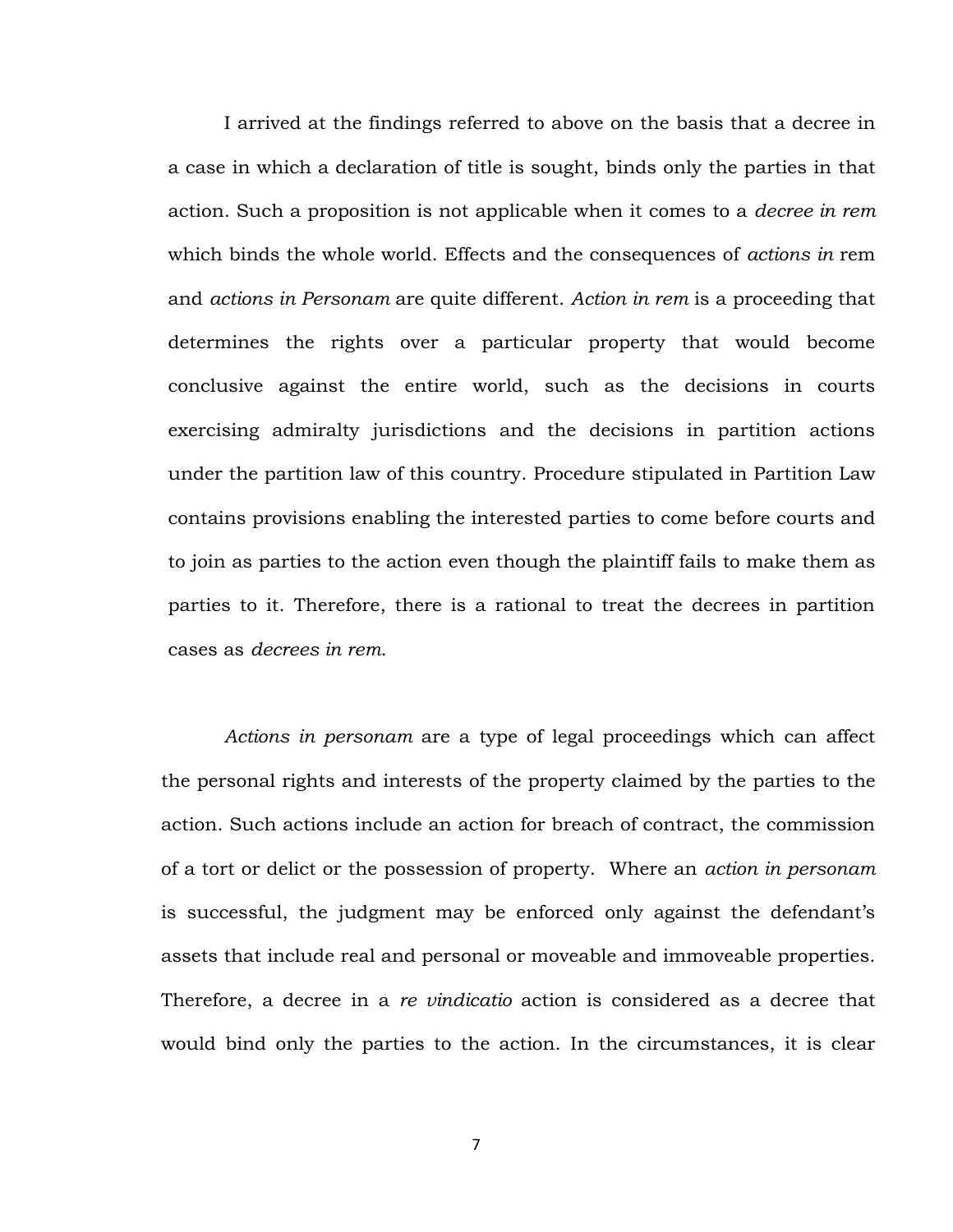that the plaintiff cannot rely on the decree in 503/L to establish rights to the property in question as against the defendants in this case are concerned.

At this stage, it is also necessary to refer to the consideration made by the learned Civil Appellate High Court Judges as to the inability of the defendants to prove their possession to the land in suit. Such a consideration in this instance is completely irrelevant since the defendants have not claimed any right relying upon their possession to the land though such a possession was not in dispute. It had no bearing to establish or to contradict the claim of the plaintiff either. Hence, I cannot see any reason as to why the learned High Court Judges in the Civil Appellate High Court had stated that the defendants have failed to establish prescriptive title to the land. No such a claim had been made by the defendants in this case. Therefore, it is clear that the learned Judges in the Civil Appellate High Court have completely misunderstood the issue that was to be looked into in the appeal before them.

When looking at the matters referred to hereinbefore, it is clear that the plaintiff cannot rely on the aforesaid judgment in the case 503/L to establish his title to the land in question as against the defendants in this case. Therefore, the action of the plaintiff should necessarily fail as the reliefs prayed for are directly against the defendants. It is the decision arrived at by the learned District Judge as well. Hence, the decision of the learned District Judge should remain intact.

8